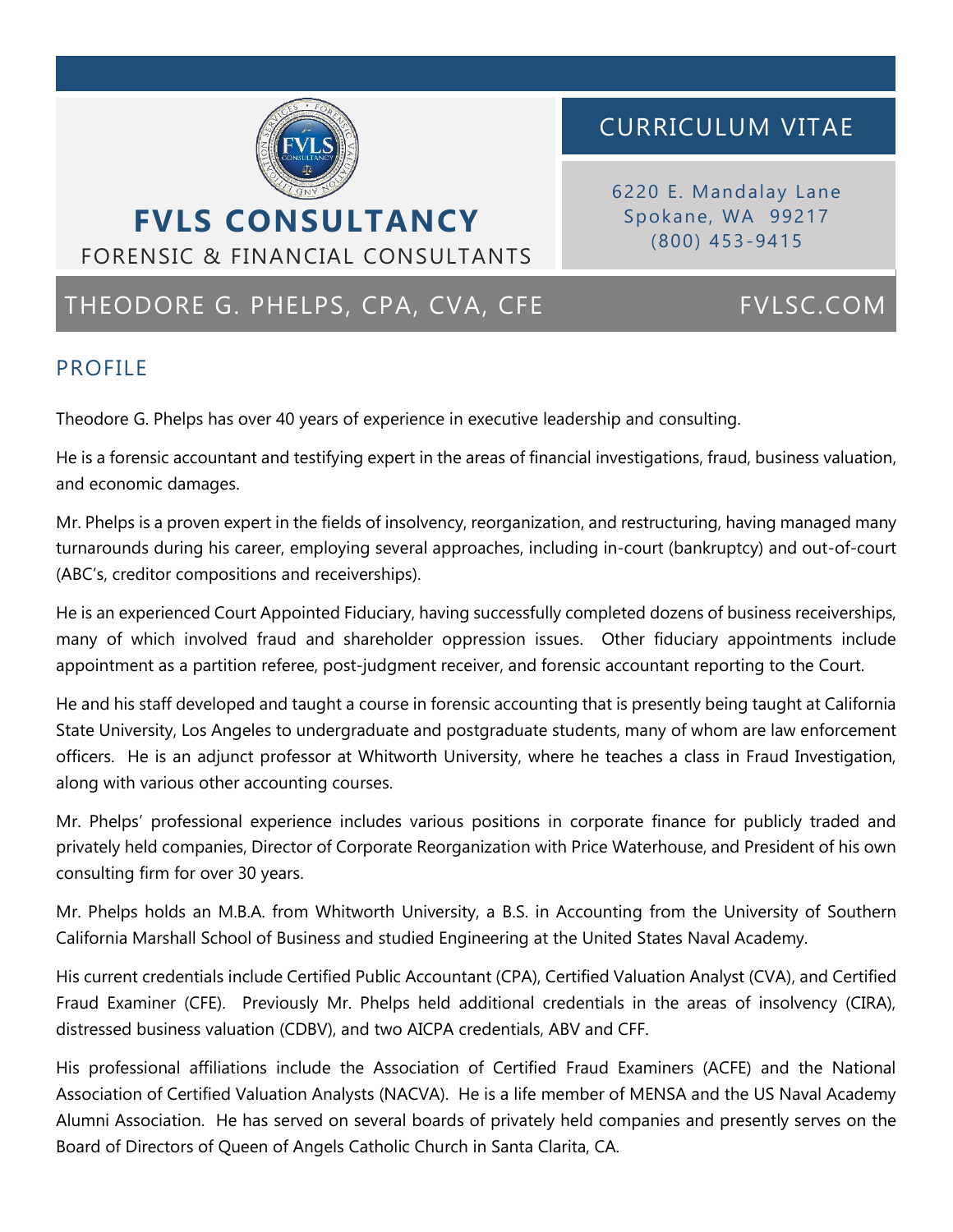

# **FVLS CONSULTANCY**

FORENSIC & FINANCIAL CONSULTANTS

# THEODORE G. PHELPS, CPA, CVA, CFE FVLSC.COM

## **SELECTED EXPERIENCE**

## CORPORATE TURNAROUND/WORKOUT

### **H.W. Hart Mfg., Inc.**

Light manufacturer of feeding and watering devices for the poultry industry. Manufacturing process included fabrication and assembly of sheet metal troughs, a proprietary "chain" for moving feed, and watering devices consisting of molded and extruded plastic parts. Company had established a branch network that put it in direct competition with many of its largest customers. Also, high interest rates reduced consumer demand for eggs, and a general decline in business conditions led to declining sales. Quality problems in the manufactured products further exacerbated the company's decline. Steps taken include closing the entire branch network, calling an informal creditors' meeting, and seeking and obtaining a government-guaranteed loan under the Trade Adjustment Assistance Act. The final plan paid all classes of creditors at a discount, resulting in a restructuring of the company's balance sheet, a restoration of owners' equity, and a return to normal operations.

### **California Electrofab, Inc.**

Proprietary fabricator and assembler of printed circuit boards. Increased sales and a concurrent failure in the company's labor reporting systems led to massive over hiring on the assembly line, which severely constricted cash. Compounding this problem, the company had agreed to sixty-day payment terms on a large contract. Steps taken included establishing a simple labor reporting system, vastly reducing headcount, and renegotiating the payment terms of the company's largest contract. Company returned to normal operations within four months. Served on the company's Board of Directors until its sale four years later.

### **Pat's Ski 'n Sports**

Leading retail sporting goods store had expanded to seven locations plus a warehouse, outstripping its capital and management abilities. Made contact with all of the company's major creditors to attempt an out of court workout. Creditors insisted that company file Chapter 11. Continued to negotiate with creditors' committee and its counsel. Outcome was liquidation when the secured lender withdrew its support and convinced the owner to convert to Chapter 7.

### **Kold Kist Brands, Inc.**

Referred into this workout situation by secured lender who suspected fraud on the part of the owner. Negotiated with unsecured and secured creditors, buying time to position the company for a successful Chapter 11. On the eve of filing, a Joint Task Force operation, headed up by the Office of Inspector General for the Department of Agriculture, executed a search warrant on the company. This operation involved over 100 law enforcement officers from DOA, FBI, and other agencies. This delayed filing for a week. During that time, the Creditors met and insisted that the CEO step down and be replaced by Mr. Phelps, who ran the company during the bankruptcy, manufacturing out the remaining inventory, and safely supervising the shutdown of an environmentally dangerous ammonia cold storage unit. Testified on many occasions in Federal Bankruptcy Court and State Court.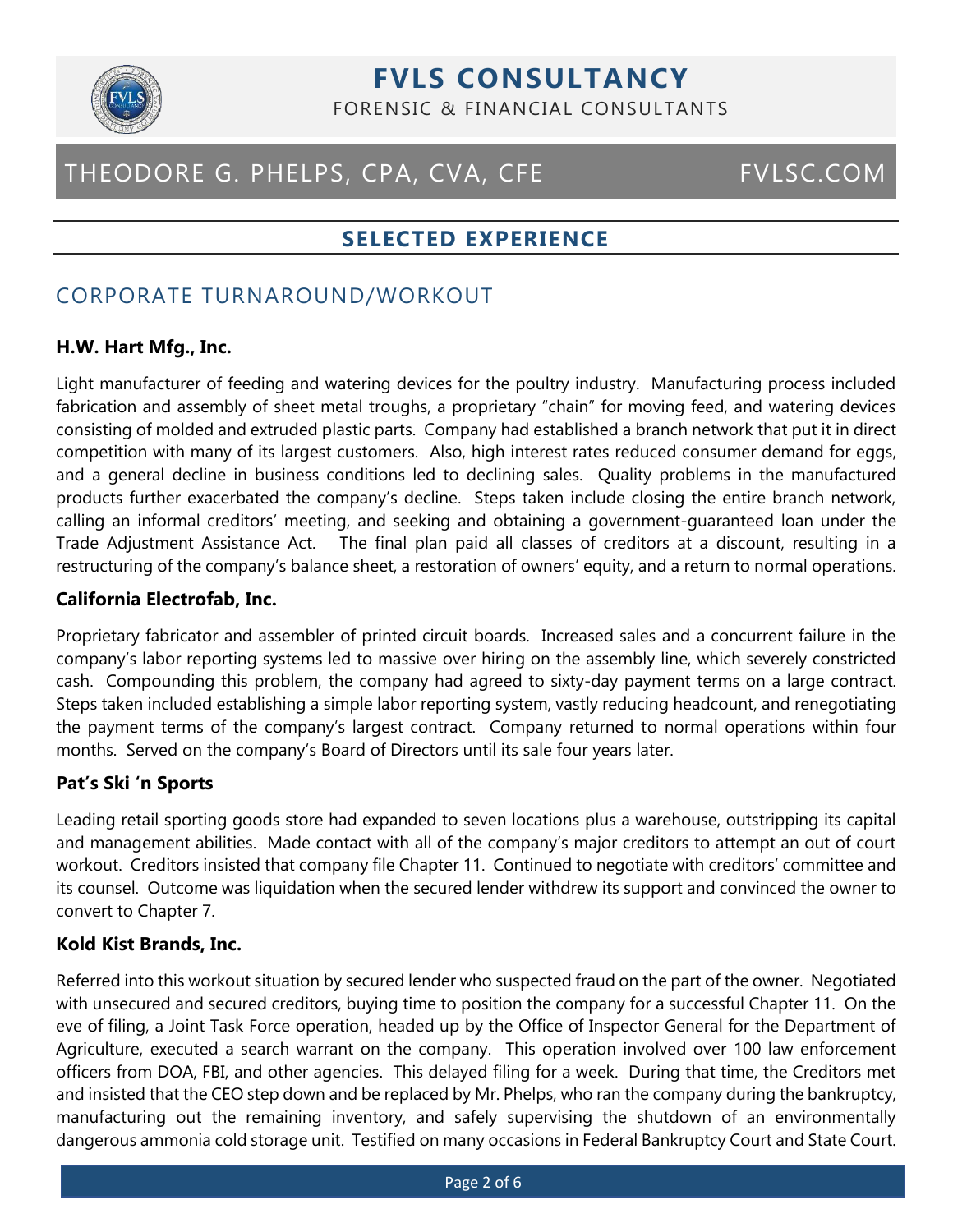

# **FVLS CONSULTANCY**

FORENSIC & FINANCIAL CONSULTANTS

# THEODORE G. PHELPS, CPA, CVA, CFE FVLSC.COM

## FORENSIC ACCOUNTING, VALUATION, AND ECONOMIC DAMAGES

### **Retail Western Wear & Saddlery**

Prepared fair market valuation of partial ownership for estate tax purposes in 2009. Recently called in to value the company for purposes of sale or liquidation due to downturns in the economy and government shutdowns pertaining to the COVID situation.

#### **Oppressed Shareholder Case**

Minority (49%) shareholder was being mistreated by the majority shareholder, denied access to basic financial reporting, and to the books and records, despite frequent demands. Minority sued for dissolution. Engaged to perform the valuation for the minority shareholder, it was discovered that through a myriad of "vendors" actually owned by the majority shareholder, profits were being diverted from the company, disguising its real value. Following forensic analysis, including forensic accounting and investigation of the ownership of these entities, performed a correct valuation of the minority interest. Defended the report and negotiated with counsel for the majority to arrive at an equitable buy out of the minority interest.

### **Hairlocs**

Performed valuation of intangible assets of this company that was the subject of a post-judgment receivership. Assets valued included website, URL, phone numbers, hair-extension technology, customer lists, etc.

### **Startup Company**

A fitness center that had just opened had access to its facility blocked for several months by the City of Los Angeles. Having run out of money, the company was forced to close. Performed valuation of the company based on projected performance had the City not acted to block access. Case was settled on "favorable terms" for an undisclosed amount.

### **Life Settlements Company**

Minority oppression lawsuit. Majority shareholders, through a number of subterfuges, had diverted tens of millions of dollars of profits to a network of entities owned or controlled by themselves. Forensic study exposed these schemes, leading to a verdict of over \$20 million, in a case wherein the experts from the other side valued the minority share at zero.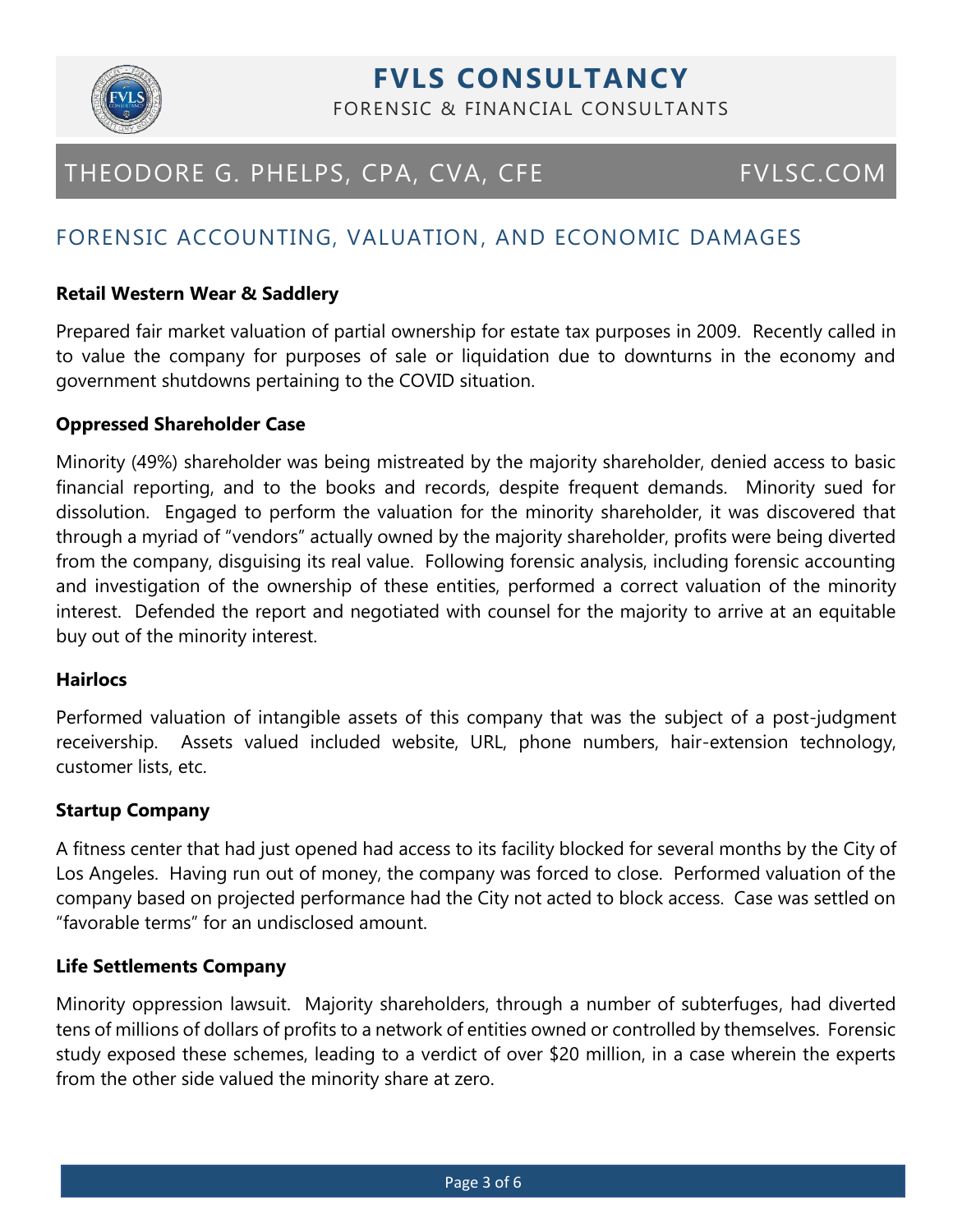

## **FVLS CONSULTANCY** FORENSIC & FINANCIAL CONSULTANTS

## FIDUCIARY APPOINTMENTS

**Union Bank of California v Hemet Chrysler Case No. RIC 517602** (Superior Court of Riverside County, California) Appointed as Receiver to take possession and liquidate the assets of dealership; negotiated return of vehicles to General Motors, but when their bankruptcy intervened arranged dealer trades to liquidate new car inventory; auctioned used car inventory; sold major equipment, parts inventory and supplies to satisfy bank debt, which was paid in full.

**Autoshepherd, LLC:** Liquidation of assets of an online reseller of automobile parts and accessories under General Assignment for Benefit of Creditors; made distribution to unsecured creditors.

**Blodgett v Frederick Case No.: INC 1207463** (Superior Court of Riverside County, California) Post-judgment receivership involving the sale of fractional interests in various real estate ventures; made distributions to judgment creditors.

**Union Bank of California v Bodice & Knit Case No.: BC359015** (Superior Court of Los Angeles County, California) Took possession of and sold the assets of a knitting operation located in Los Angeles.

**National Bank of California v C&H Electric Case No.: PC 035855** (Superior Court of Los Angeles County, California) Took possession of and sold the assets of electrical contractor in Los Angeles County; investigated several instances of corruption involving major public works projects, to defend several bond claims successfully.

**Union Bank of California v Crinklaw Farms Case No. M54696** (Superior Court of Monterey County, California) Appointed Receiver over large garlic ranch that had been taken over by a religious cult after the death of the owner; sold current harvest of garlic along with warehouse full of imported garlic to large processor in the area to satisfy bank debt; liquidated remaining assets consisting of vehicles, office equipment, and supplies.

**Ruben v Maxey Case No.: BC369292** (Superior Court of Los Angeles County, California) Receiver was appointed to operate a kidney dialysis center in Inglewood, California, whose partners were engaged in litigation. The center was owned 1/3 by the litigating partners and 2/3 by a national concern. Resolution of the case was by sale of the 1/3 interest of the partners to the national concern for \$2.2 Million, which had originally offered \$80,000 for that interest. A forensic investigation performed by the Receiver's staff resolved the financial controversy between the two owners.

**Dreamcatchers v Hairlocs Case No. EC 050461** (Superior Court of Los Angeles County, California) Postjudgment receivership requiring the Receiver to value and sell several lots of intellectual property at private sales under CCP 701.510 to 701.680.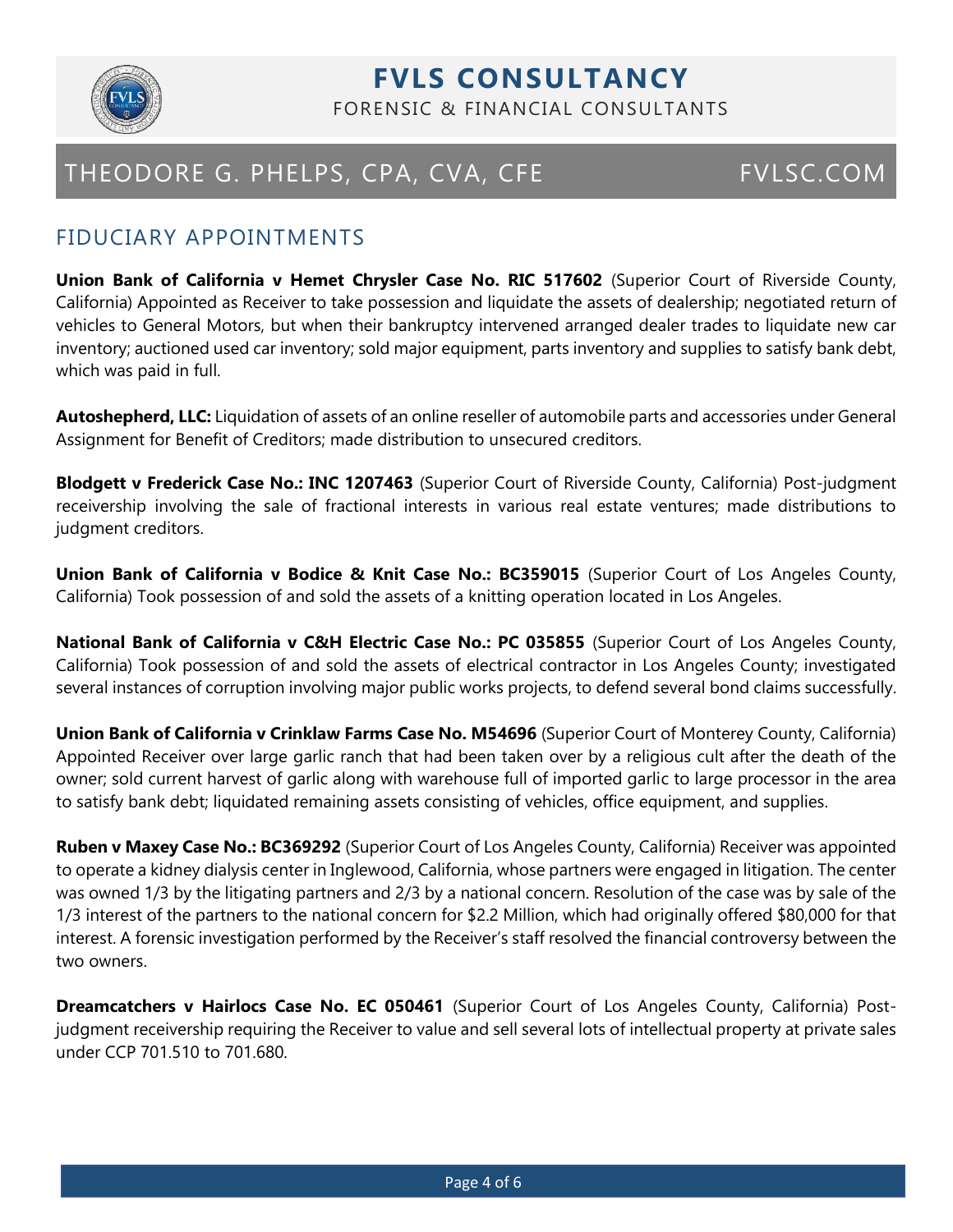

## **FVLS CONSULTANCY** FORENSIC & FINANCIAL CONSULTANTS

# THEODORE G. PHELPS, CPA, CVA, CFE FVLSC.COM

## FIDUCIARY APPOINTMENTS continued

**Union Bank of California v Valley Western Distributors Case No. VC035494** Appointed Receiver to liquidate this \$60 million distributor of flooring materials by motion of the senior secured creditor. Early in the case was contacted by a junior secured creditor that was concerned about their inventory being auctioned off and thereby harming their local market. Arrangements were made for that creditor to buy the bank's position at par, thereby allowing the Receiver to manage the business for an additional six months while that creditor located a new distributor, who bought the inventory at par. Receivership concluded at the point that the new distributor took over, and the Receiver then took a general assignment to conclude the liquidation. Filed all required federal and state income tax returns and sales tax returns. Filed for and obtained over \$800,000 in tax refunds for the estate.

**Valley Western Distributors**: Accepted General Assignment for the Benefit of Creditors to conclude the liquidation of assets begun in the aforementioned receivership; ownership of the company agreed to the appointment of prior Receiver as Assignee. Returned 40% to unsecured creditors after paying out over \$12 million to secured creditors.

**Union Bank of California v Ambitech International Case No. PC038454** (Superior Court of Los Angeles County, California). Bank sought Receiver to complete the wind-down and liquidation of a printed circuit board manufacturer based in California. One of the chief assets of the company was a major defense subcontractor located in Beaverton, Oregon, which was sold to its employees by the Receiver, which retired the bank debt. Liquidation of the Chatsworth, CA facility brought to light a major environmental program that led to the involvement of the California Department of Toxic Substances Control and the United States Environmental Protection Agency in a Superfund Cleanup project. Mr. Phelps worked with and assisted representatives of both agencies in achieving a positive outcome.

**Trago International, et al. v Montgomery, et al. Case No.: YC054317** (Superior Court of Los Angeles County, California) Post-judgment receivership involving the sale of intellectual property under CCP 701.510 to 701.680.

**Ballestra, et al. v Ricor Racing and Development Case No.: BC273230** (Superior Court of Los Angeles County, California) Post-judgment receivership to collect royalties on several patents; forensic investigation to trace funds over several years.

**Bank of America v United et al. Case No.: A-09-603267-B** (District Court of Clark County, Nevada). Receivership included five automobile dealerships in Las Vegas, Nevada. Liquidated inventories of new and used cars; utility vehicles and other rolling stock; parts, supplies, tires, shop equipment, and paint equipment.